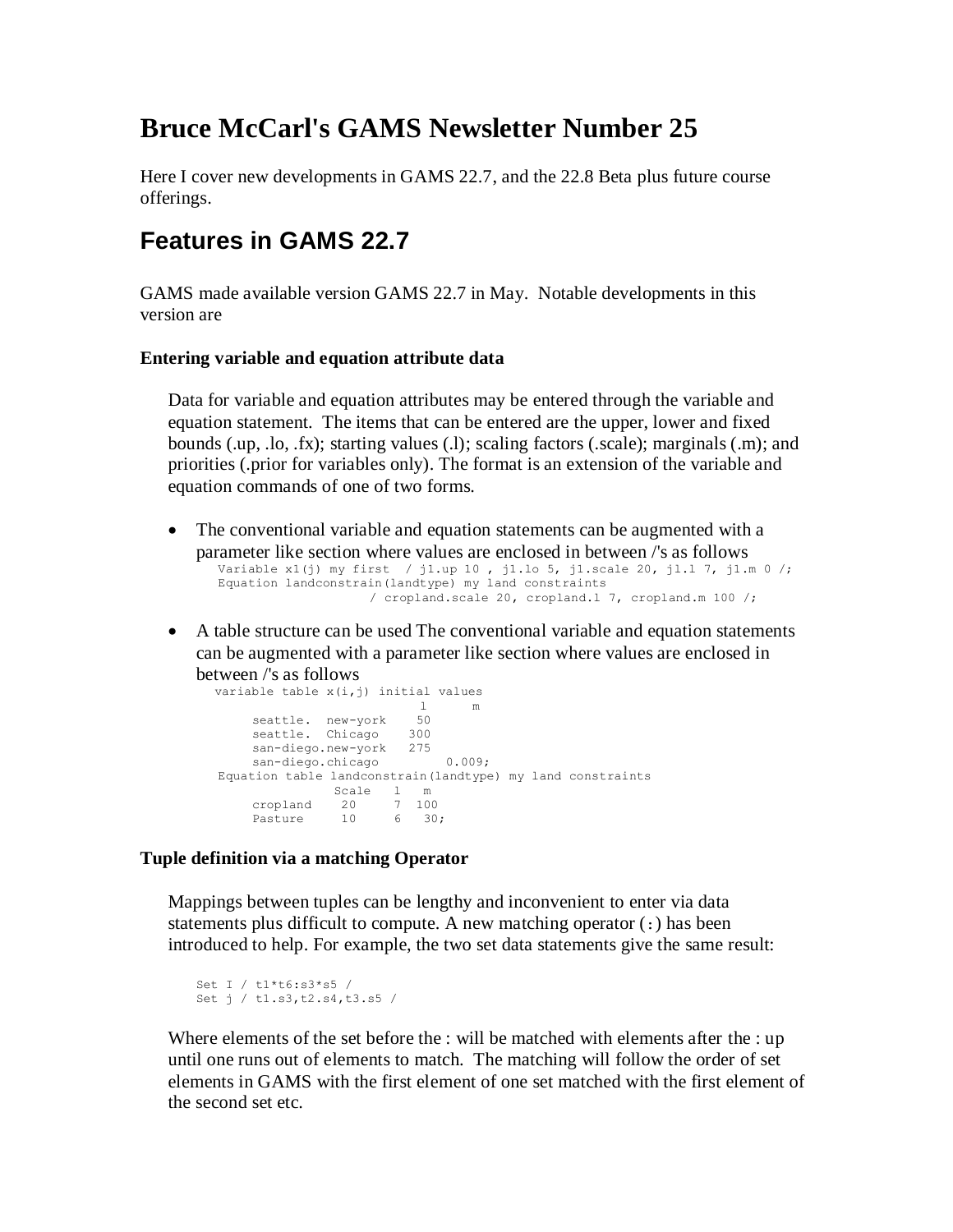One may also match a set with a tuple and use all elements in the set using the command # as follows

```
sets h /h1*h24/, d /d1*d365/, dh(d,h) /#d.#h/
sets t /t1*t8760/, tdh(t,d,h) /#t:#dh/, dht/#dh:#t/
```
The resulting set tdh will then have the values:

```
t1.d1.h1, t2.d1.h2, t3.d1.h3 ..
```
while dht will have

d1.h1.t1,d1.h2.t2, d1.h3.t3 ...

An option statement also causes the matching to occur as follows Given sets

```
Set ijk(I,j,k), x(I,j,k,l).
```

```
Use of the option command 
   Option ijk(i:j,k), x(ijk:l);
```
Results in the set  $ijk$  being emptied then the set  $ijk$  being defined according to a matching of elements of  $\text{I}$  with  $\text{I}$  for each k In turn then the x set is defined with the elements of ijk matched with l.

### **Other enhancements**

- One can limit the amount of memory a GAMS job can use using the GAMS command line parameter or can set it by stating Heaplimit=n. If the data storage exceeds this limit, the job will be terminate with return code 10, out of memory. CONOPT also has a HeapLimit option which limits it's memory use.
- A parameter, variable, equation or set can have up to 20 dimensions.
- Parameter, variable etc names and set elements can have up to 63 characters
- 'Keep' and 'CurDir' can be used as command line parameters in GAMS calls
- A new variable/equation attribute .range can be used in calculations and gives the difference between lower and upper bounds. When this is zero the associated variable is fixed
- When using \$ondelim with respect to a table statement one does not need a dummy element in the column definition
- One can define a set that has the same element domain as a parameter that is in a GDX file using \$load settodefine=parametername where settodefine is the name of the set and parametername is the parameter in the GDX file from which to draw the domain.

### **Predefining a library in the IDE**

One can predefine a library for use like the GAMS model library in the IDE. In particular one can alter the file idecfg.ini so it has contents like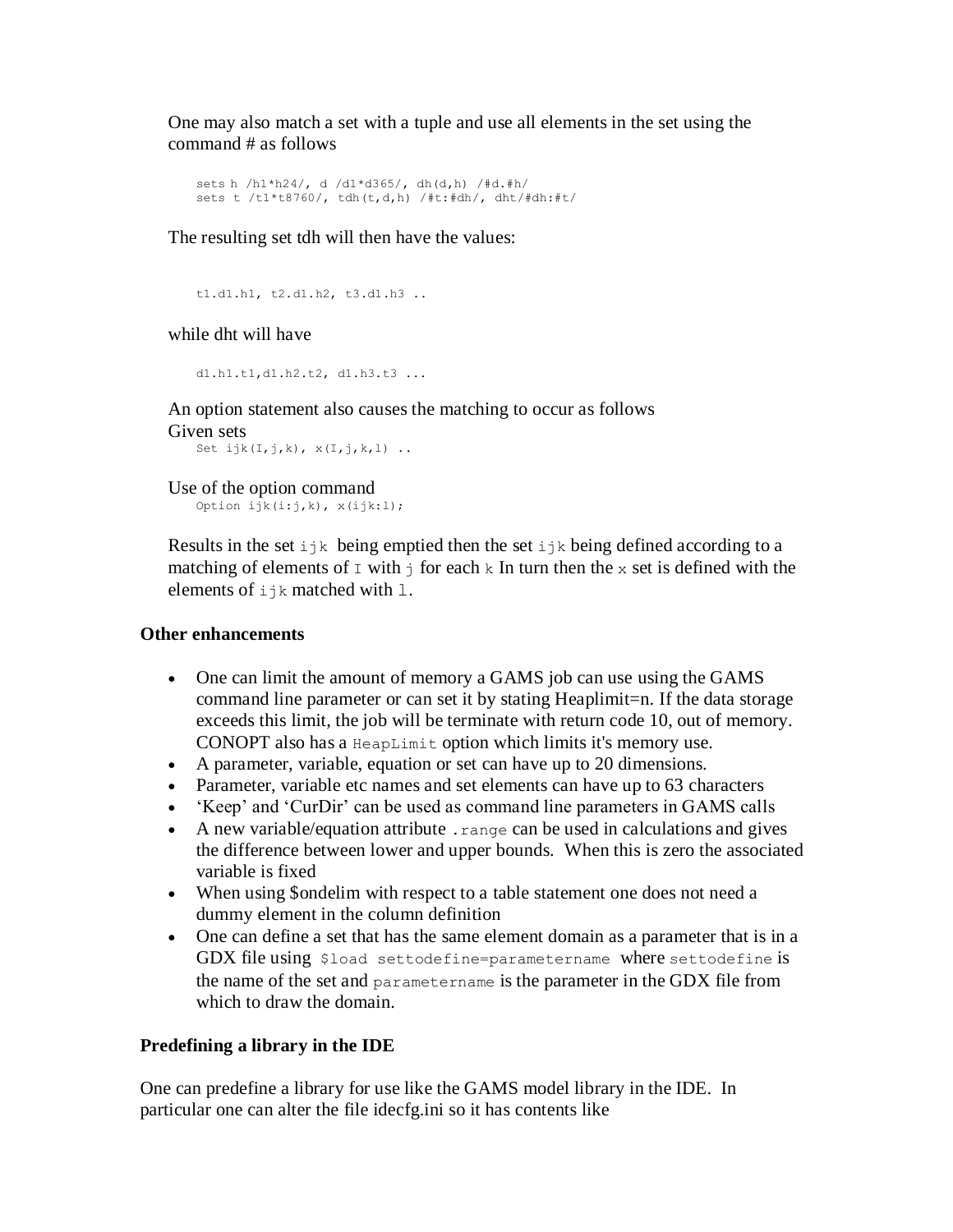```
[library1]
text=GAMS Model Library
file=modlib\modlib.glb
[library2]
text=GAMS Test Library
file=gtestlib\testlib.glb
[library3]
text=McCarl GAMS Classes Library
file=mccarlgams\example\modlib.glb
```
where the blue content is there by default and the red content is ones additions. In turn today the glb file for the library and all the library files must be located in the relative path given by the file=location command which would be a subdirectory of the GAMS system directory (C:\program files\GAMS22.7 on a US machine). This will change in the next release.

The development of a library is discussed in issue 2 of this newsletter at <http://www.gams.com/mccarl/newsletter/news2.pdf> .

GAMS 22.8 also permits retrieving the library via a command line tool.

### **Solvers**

- A New MIP solver has been introduced that is called GAMS/SCIP. It was developed by Zuse Institute Berlin and is discussed at the link [SCIP.](http://scip.zib.de/) This solver is free for academic users.
- A new MIP solver has been introduced that is called LogMIP. It solves linear and nonlinear disjunctive programming problems involving binary variables and disjunction definitions for discrete choices. LogMIP was developed by A. Vecchietti, J.J. Gil and L. Catania at INGAR (Santa Fe-Argentina) and Ignacio E. Grossmann at Carnegie Mellon University (Pittsburgh-USA). It comes free of charge with any Windows GAMS system but needs access to a liscensed solver to solve the generated MIP/MINLP models. It is discussed at the link [LogMIP](http://www.logmip.ceride.gov.ar/)  **[Website](http://www.logmip.ceride.gov.ar/)**
- A new but experimental Extended Mathematical Programming (EMP) Framework is introduced for automated mathematical programming reformulations of
	- o Bilevel Programs
	- o Disjunctive Programs
	- o Extended Nonlinear Programs
	- o Embedded Optimization Complementarity Programs

Within this solver these model types are reformulated into established math programming classes allowing use of existing solver technology. EMP comes free of charge with any licensed GAMS system but needs a subsolver to solve the generated models.

 Experimental versions of CPLEX and CONOPT are present that pass information to solvers in core without use of scratch files and speed up GAMS to solver communications. They are called CPLEXD and CONOPTD . Their use also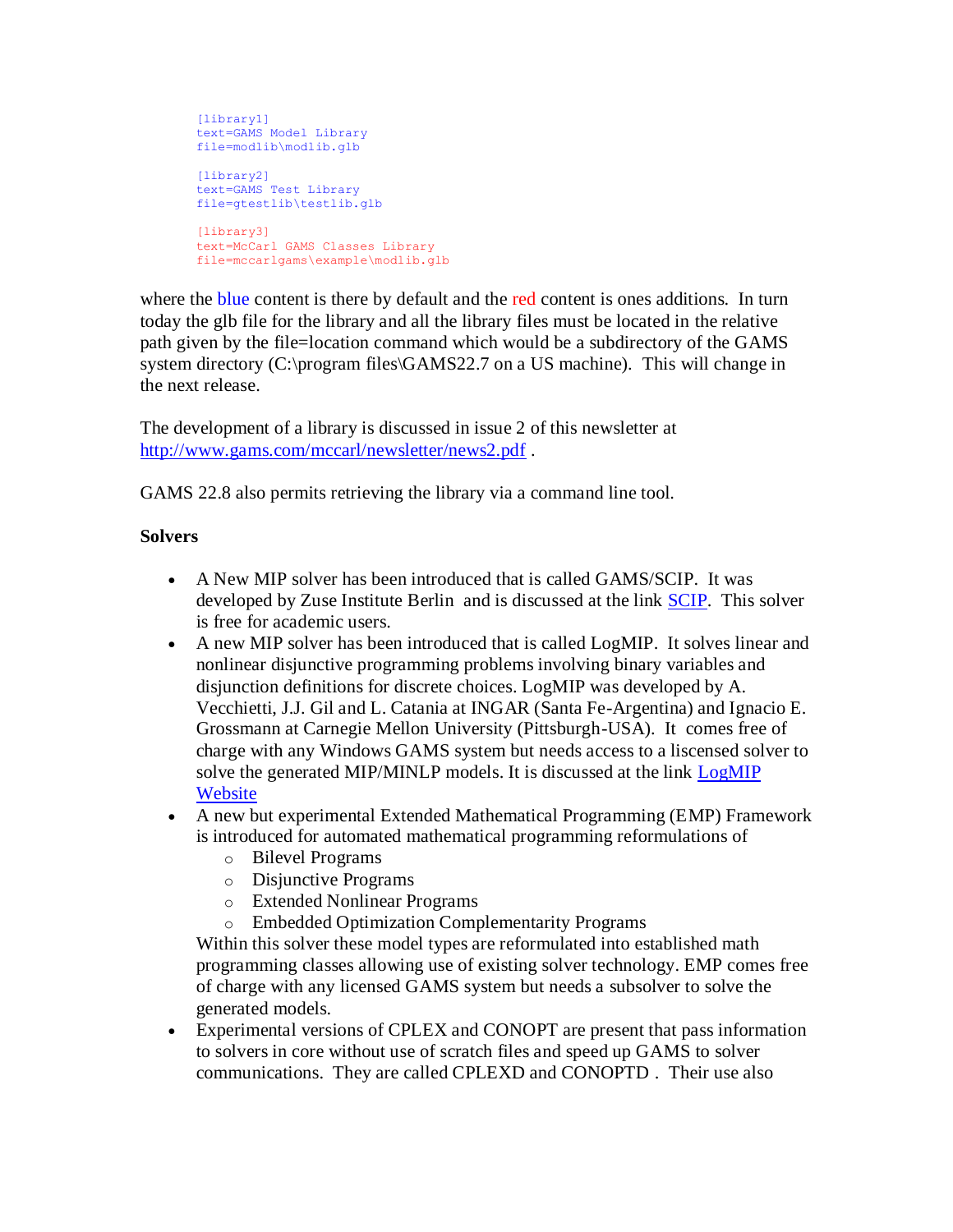requires use of the command modelname.solvelink=5; before the solve statement.

• New libraries are present for BARON, CPLEX, CONOPT, CoinCbc, CoinGlpk, CoinIpopt, CoinBonmin and MOSEK.

## **GAMS 22.8 Beta**

As of this week the beta of GAMS 22.8 has been released. It has several new features including

- Increased the maximum input line length to 40,000 characters and the maximum number of columns in a table to 10,000.
- $\bullet$  The  $$$ LOAD directive can read the universal set from a gdx file by specifying \$LOAD id=\*.
- GAMS parameters gdxcompress and gdxconvert allow gdx files to be written into older formats
- A utility gdx2xls that places contents of an entire gdx file a Microsoft Excel spread sheet.
- A utility invert that inverts a matrix in a gdx file.
- Utilities that chan interact with Excel to open close files and that check on which Microsoft Office programs are installed.
- Extensions of gdxcopy, gdxdiff , gdxmerge, and gdxviewer.
- A command line procedure for loading model library files.
- An option to predefine a user model library in a location other than the GAMS system directory
- A new model library that contains models that demonstrate the various utilities to interface GAMS with other applications.
- Models from the book Practical Financial Optimization by Andrea Coniglio, Soren Nielsen, and Stavros A. Zenios.
- New solver libraries for Baron, CoinBonmin, CoinCbc, CoinScip, Cplex, Lindoglobal, Moseka and XA.
- An in core data passing version of BDMLP called BDMLPD.
- A new solver LS which is called the [Linear Least Squares Solver](http://www.gams.com/docs/lssolver.htm)

## **Courses offered**

I teach an [Advanced GAMS class](http://www.gams.com/mccarl/advanced.htm) Aug 5-8, 2008 (3 1/2 days) in the Colorado mountains at Frisco (near Breckenridge). The course covers such diverse topics as links to other programs like spreadsheets, speeding up GAMS, scaling, debugging, improving output and advanced basis use along with many other topics.

Further information and other courses are listed on [http://www.gams.com/courses.htm.](http://www.gams.com/courses.htm)